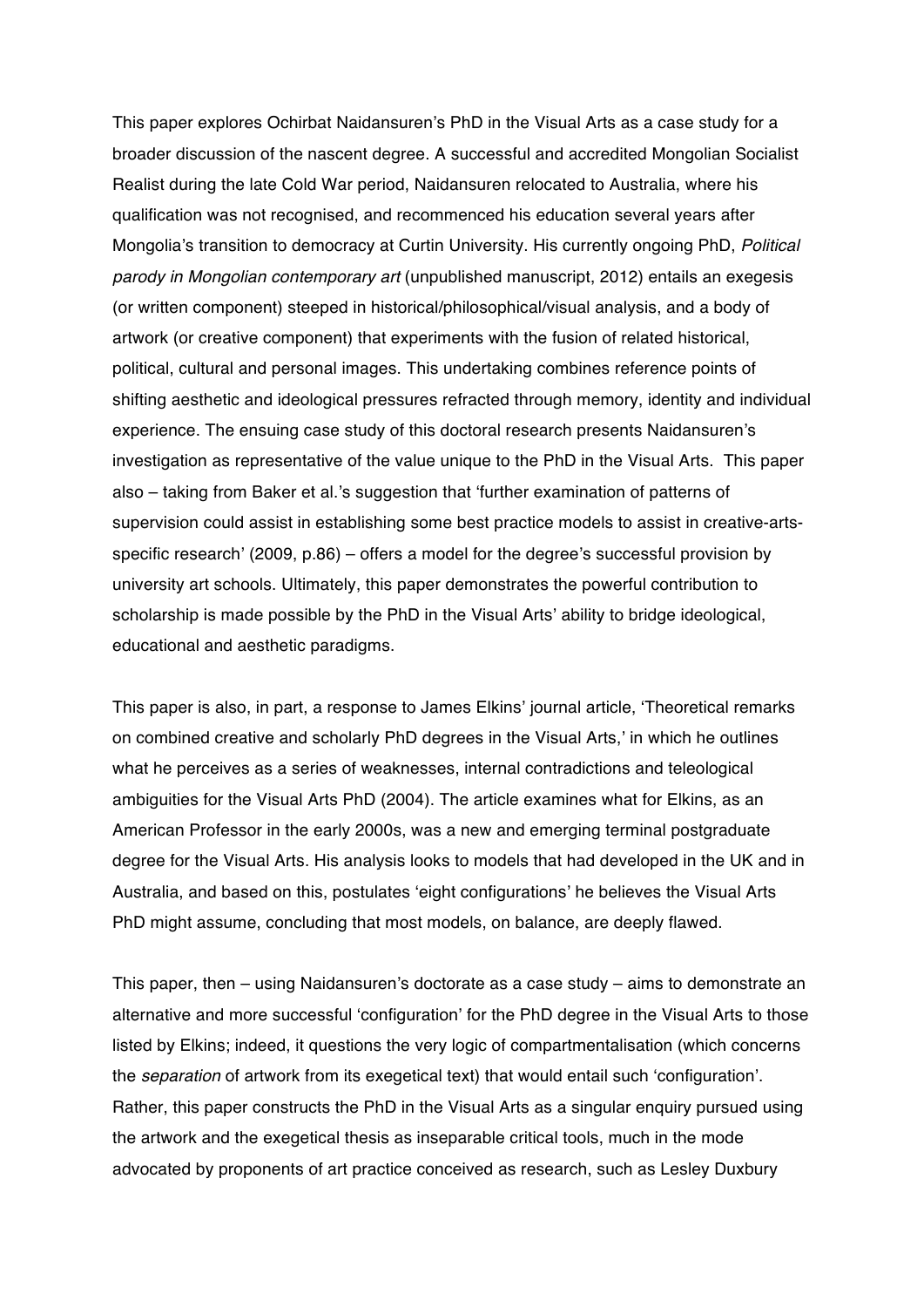(2011) in the Australian context. Fundamentally, the form of research that the doctorate takes and the new knowledge to which it leads (concepts seen by Elkins as unverifiable in the PhD in Visual Arts) are shown to be not only verifiable but also of immense value to the academe.

Doctoral research at Curtin University's School of Design and Art is conducted in pursuit of a 'single research question' which both written and visual production must investigate. The benefits of this approach can be observed in the productive dialectic of Naidansuren's theoretical study and art practice, combining written and visual research to explore the morphology of the trope of parody in Mongolian iconography. By reflecting on the synthesis of disparate knowledge and the ensuing creation of new knowledge in Naidansuren's research, this paper demonstrates how the PhD in the Visual Arts can constructively foster a productive encounter between geographically, culturally and pedagogically disparate paradigms. Ultimately, this case study documents the ability of the Visual Arts PhD to produce new knowledge, bifurcated in form but unified in philosophical ambit. In doing so, it demonstrates that the claim made by Elkins, that 'all of the official goals of existing PhD degrees in the United Kingdom and Australia are untenable' (Elkins, 2004, p.29), requires retraction.

Elkins' reservations about the potential of the PhD in the Visual Arts partly stem from overlooking the kind of substantial work undertaken in The Strand Report of 1998 – an Australian government funded comprehensive inquiry into the degree, which sought to provide a model by which the creative arts could be valued as a form of the research for which Australian universities typically receive government funding (Strand et al., 1998). Much of the subsequent scholarship on the creative arts PhD (Wissler, 2005; Haseman, 2006; Haseman & Mafe, 2009; Baker & Buckley, 2009; Buckley & Conomos, 2010; Duxbury, 2011; Wilson, 2011) has critically evaluated this formulation, leading to a now highly sophisticated discourse to support the notion that the PhD in the Visual Arts, when well constructed, is an indispensable form of research – poised to become not only institutionally established but also more appreciated by the government and the public.

This wave of discourse surrounding the nature and evaluation of the PhD in the Visual Arts in Australia has moved beyond the pitfalls outlined by earlier commentators such as Elkins. Such first principles – or rather, foundational anxieties – exemplified by Elkins include doubts about the value of historical, critical and philosophical knowledge to artistic excellence, the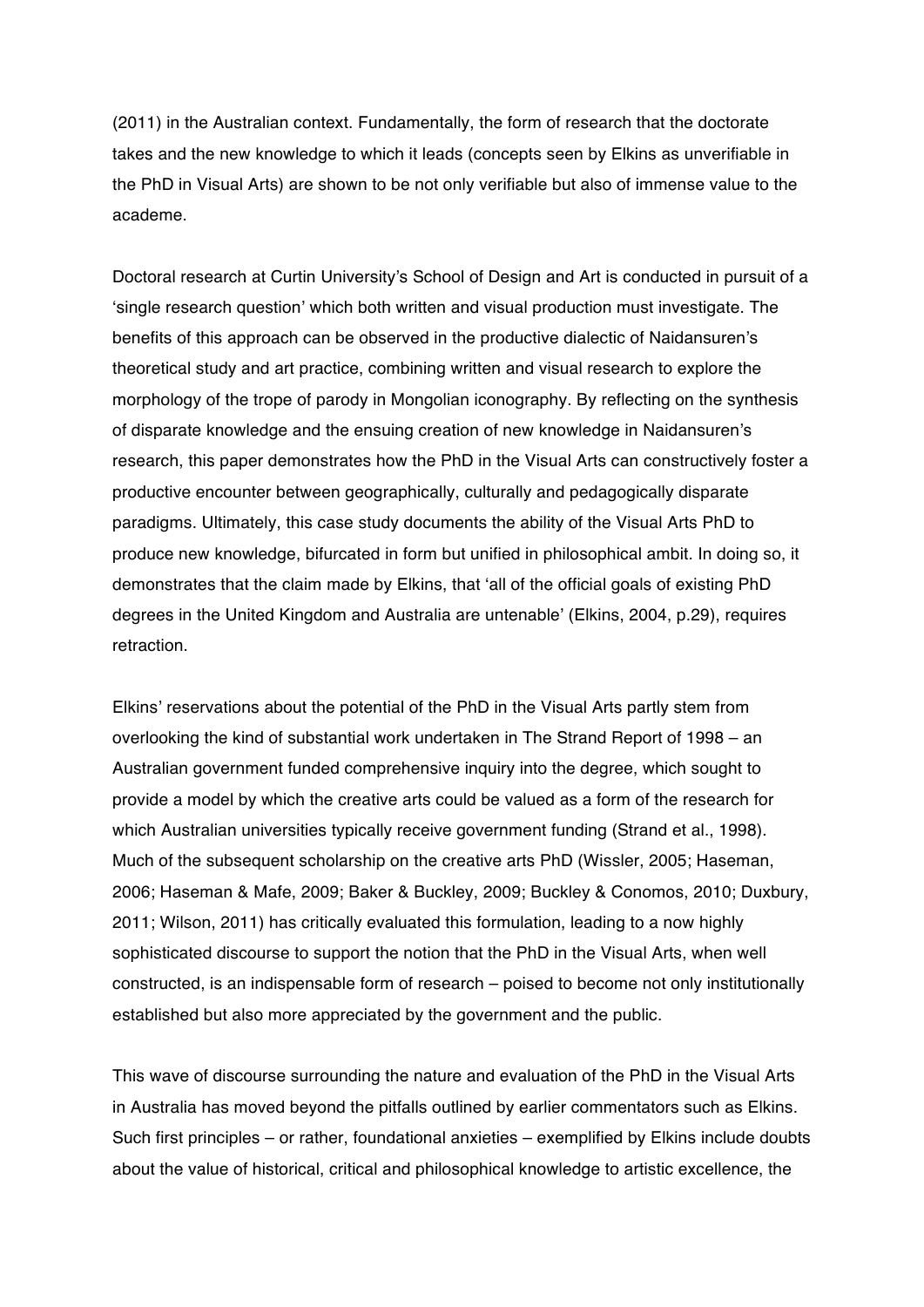categorical uncertainties of the exegesis written as both an artist and an art historian, and, perhaps most significantly, an inherent subjectivity to the research that threatens its claim to academia. Elkins writes:

Studio art is only 'research' in the reductive sense that it involves certain techniques that artists can discover in the course of exploring new media - a technical and skillbased sense of 'research' that we surely do not want to adapt for twenty-first century artwork. I do not see any other sense in which 'research' is an adequate descriptive term for contemporary art. (2004, p.29-30)

Here, Elkins' view seems grounded in a rigid materialism – elsewhere, he writes with scepticism of the tendency of contemporary art theory to 'invest the materials of art with an intellectual or conceptual status' (2004, p.30) Such a conception, however, is integral to understanding perhaps the dominant mode of contemporary art, the kind of project-based practice that is oriented toward critical realism, the progenitors of which include figures such as Hans Haacke. Haacke's art demands to be understood as research into the machinations of power relations arising from capital; in fact, his investigations into monopolies, collusion and exploitation is research of a rigid materialist kind. Less overt, but perhaps more akin to research typically practiced in the field of art history, is another artistic mode that has prominence in the international, contemporary art context. The work of artists such as Yinka Shonibare, which explores a fusion of multiple cultural aesthetics (British colonialism; Dutch and African textiles; Victorian fashion), represents an accumulated and *visually manifested* research of iconography in several disparate areas that through their juxtaposition triggers new understandings in each. It is firstly as a form of research in this vein – as a material investigation of cultural and political iconography – that Ochirbat Naidansuren's doctorate has produced a wealth of 'new knowledge' that goes far beyond the mere technical experimentation that Elkins believes to represent the most credible form of artistic research. In demonstrating Naidansuren's doctorate's synthesis of existing knowledge and innovative new research, this paper offers a model for the combined scholarly and creative PhD that insures *against* the pitfalls foreshadowed by Elkins, pitfalls that appear rather less intimidating with the benefit of the eight years and numerous studies that separate this paper from his.

Ochirbat Naidansuren (born in Ulaanbaatar, Mongolia, in 1964) began his career in a Mongolia under the heavily Soviet-influenced Mongolian People's Party. He was trained and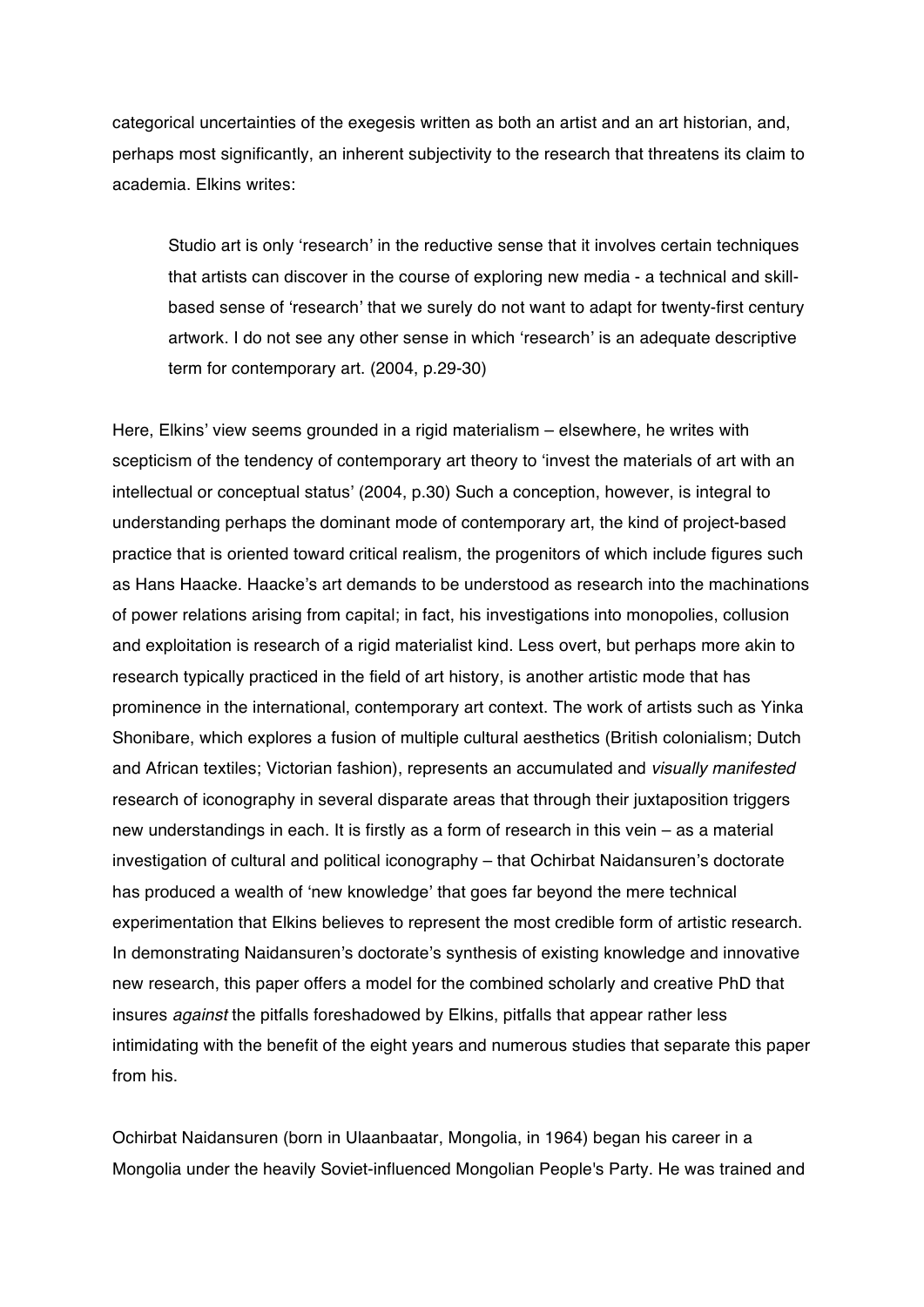achieved success in the poster design, graphic agitprop and the aesthetic philosophy of Socialist Realism. Highly proficient, he worked as a lecturer in the Fine Art Department at the Educational University (EU, a university for art teachers) in Mongolia between 1992 and 2003, taking his PhD in Graphic Design History (EU) in 2001. Leaving behind an artistacademic career that culminated with a period as the Head of Department at EU, Naidansuren immigrated to Western Australia in 2005, where his PhD was not recognised as equivalent to the Australian doctorate under the Australian Qualifications Framework. In 2009, he recommenced his education, at Curtin University, at a fourth year, Graduate Diploma level.

Ironically, while unaccommodated by Australian frameworks, Naidansuren's Mongolian PhD took a form that might prove unproblematic under Elkins' rubric. A systematic taxonomy of the iconography of trademarks registered in Mongolia, Naidansuren's original doctorate contained nothing of the combination of academic and artistic output whose configuration so troubles Elkins, nor would its contribution to knowledge prove incommensurable with Elkins' materialist definition of 'research.' A radical departure from his first doctoral dissertation, however, Naidansuren's current PhD in the Visual Arts involves aesthetic (but no less intellectually tenacious) research in the form of an artwork component, unlike that of his former institution, as well as deeper philosophical (qualitative rather than quantitative) exegetical research. His creative production currently preserves elements of reanimated Mongolian folk art (Mongol Zurag), Buddhist iconography, Socialist Realism and political caricature; elements that are refracted through the criticality of a contemporary practice grounded in self-reflection, irony, pastiche and melancholic homage – a bridge between aesthetic paradigms that allows a clearer understanding of difference. Inherent is a deeper meditation on diasporic identity; the result of self-reflexivity, the inventive facilitation of which, this paper argues, the PhD in the Visual Arts should retain as a central task of supervision.

Naidansuren relates the aim of his PhD as 'to retrace parody in Mongolian modern art and, in particular, the period of Socialist Realist art.' He continues:

My contemporary practice aims to reveal to viewers the historical truths that were distorted during the period of the Soviet regime, and so I have come to also explore the aftermath of Soviet styled propaganda art. I aim to analyse, deconstruct and contribute to the models of development demonstrated in Mongolian contemporary art (*Political parody in Mongolian contemporary art,* unpublished manuscript, 2012).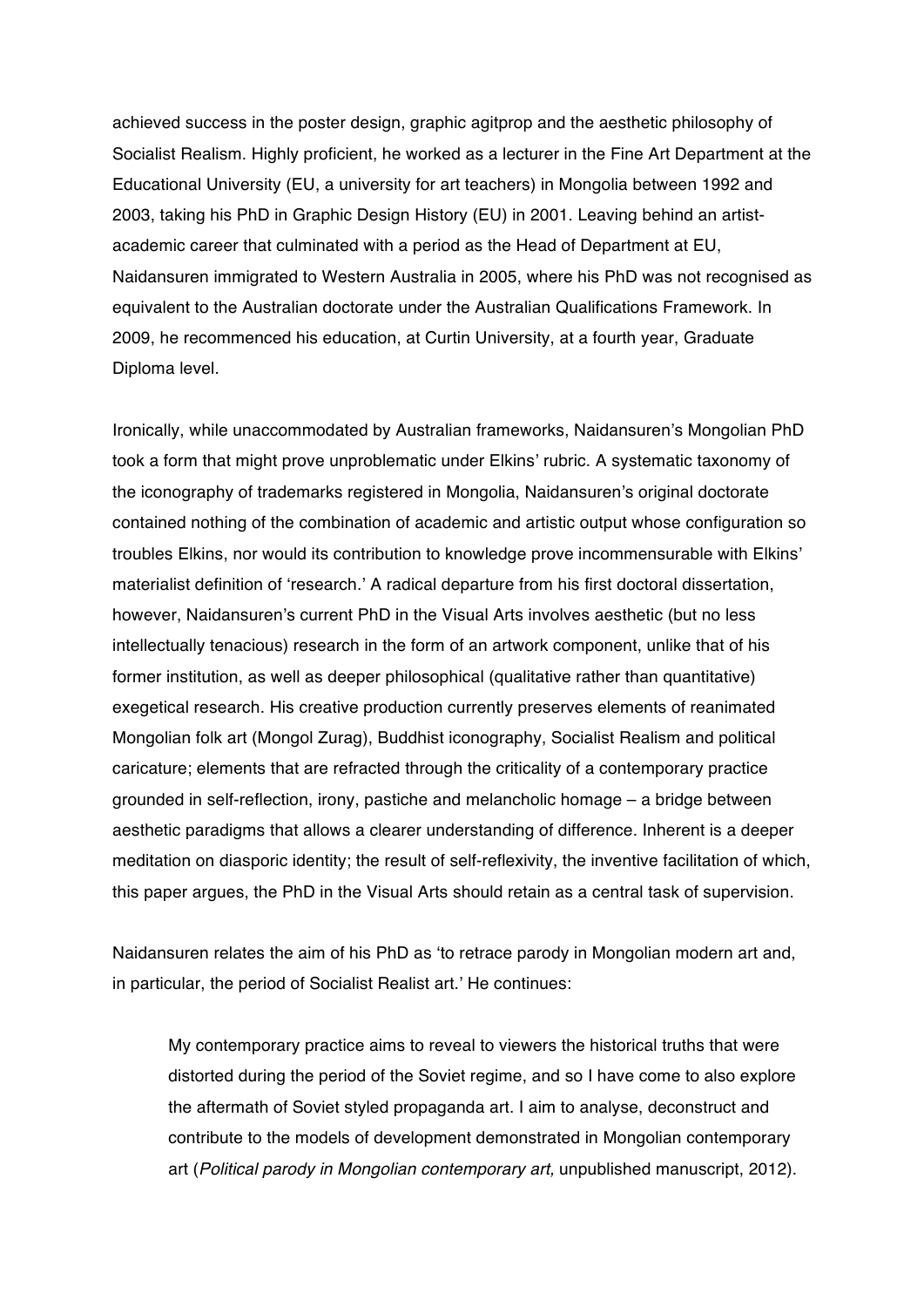Naidansuren's scholarship identifies, analyses and contributes to the morphology of the trope of parody in Mongolian art, with his own practice opening the otherwise historicophilosophical analysis to the realm of contemporary image-making. Tracing the role of parody through the iconography of folk art, Socialist Realism, postcommunist art and the art of the Mongolian Diaspora, the first study of its kind, Naidansuren's most significant contribution to knowledge has been to identify that the strong, if poorly documented, thread of parody discernable throughout the long history of Mongol art demonstrates a continuous and surprising cultural core value.

Naidansuren's hypothesis is that the presence of the trope of parody throughout the iconographies of Mongolian image-making over a period of more than 2,000 years (as far back as the period of animism) is inextricably linked to a core value of *fear*. The fear underscoring the trope of parody in seemingly all the Mongolian visual art traditions finds form in the continually re-enacted anthropomorphosis of the *Manggus*, a demon-like creature variously manifested as: monsters responsible for natural disaster (in the folk tradition); the figure of the Buddhist monk (under socialism); the capitalist (during the Cold War) and the communist (during postcommunism). His extensive visual analysis having produced this knowledge, Naidansuren's contemporary practice is populated by a pantheon of such characters, allowing the archaeology of the archetype to come to life in works such as *The Mongols*.

*The Mongols,* first exhibited in 2012, represents the culmination of two years of experimentation, research and development on the part of Naidansuren. The most ambitious artwork to date in an ongoing body of doctoral artwork, it enacts most clearly the accumulation of Naidansuren's research. Taking the form of a panoramic landscape, *The Mongols* enfolds several disparate Mongol aesthetics into a single flattened plain, collapsing cultural, political and art history into a sweeping whole. Two towering figures drawn from Communist Party propaganda – a sinister caricature of the capitalist enemy (the *Manggus* figure) and a heroic icon of the liberated worker – are inserted to loom over the rolling steppes of Mongolia, depicted in a pre-Communist folk art style. While these monstrous figures first draw the eye, much of the visual edification of *The Mongols* is to be found upon moving closer and seeing the anonymous figures participating in a variety of micronarratives across the length of the panelled support, which reference the foremost canonical work of Mongolian folk art, Sharav's *One Day In Mongolia* (1919)*.* It is readily observable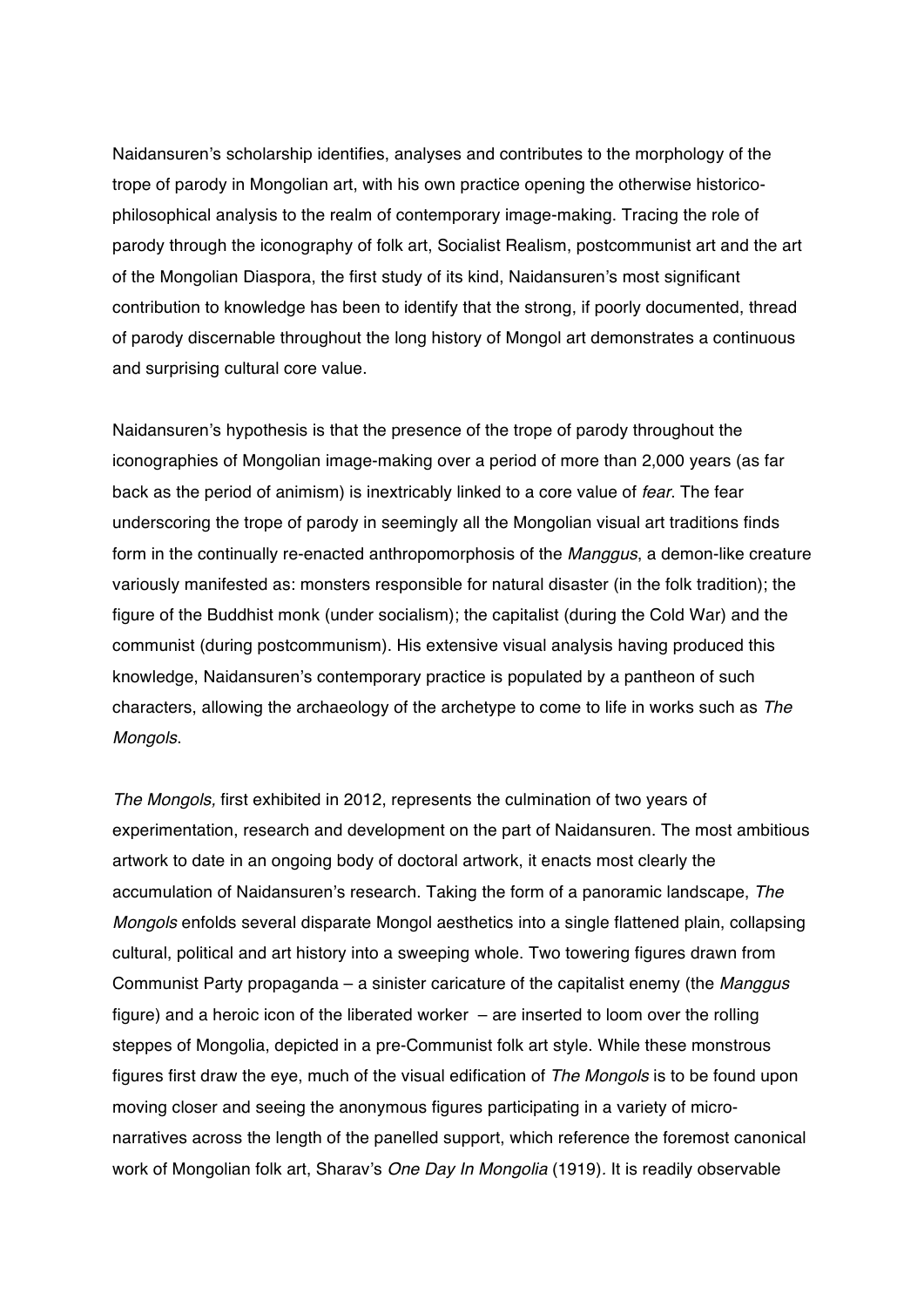that Naidansuren's painting is not only encoded in symbolic Buddhist colours and stylistic flourishes but also wrestles with the legacy of Communist visual culture, the falsities of propaganda and the disruption of folk tradition caused by these interwoven cultural forces. Less overt, however, is a self-reflexive gesture that locates the artist himself within the folk tableau. Of the many faceless figures that chase horses, erect tents and herd, milk and slaughter sheep around the canvas, one is distinguished by the insignia of a red kangaroo on his t-shirt. With this unobtrusive signal, Naidansuren parodically encodes himself, and his experience as an Australian migrant, into the mythos of the scenery. While the painting might appear a colourful pastiche of histories it is also a kind of self-portraiture – a personal history of migration and dislocation disguised as an epic. *The Mongols*, therefore, does not only represent a body of visual research into the history of Mongol iconography, the continuities and fractures of the folk, Buddhist and Socialist traditions and the ever present tropes of parody underpinned by fear. It also, due to the self-reflexivity fostered by doctoral supervision, refracts this knowledge through personal experience: becoming also a meditation on migratory, postcommunist, and diasporic identity.

Arriving at a methodology for the creation of work such as *The Mongols* has required considerable experimentation, research and artistic development on the part of Naidansuren. The success of the doctoral program has been to facilitate this process. Complicating – and, I argue, *enriching,* this methodology – has been the dramatic shifts necessary for Naidansuren, arriving from the legacy of his Socialist Realist training, to engage the contemporary, internationalist art discourses of an Australian university art school. Naidansuren's painting practice has been *empowered* by critical reflections on cultural iconography and aesthetic translation, as he has negotiated a shift from the utilitarian, collectivist aesthetic of Socialist Realism (in its austere Mongolian variant) to the individualist conceptual agenda associated with contemporary art. Simultaneously, however, his work also carries a melancholic lament for the classical pictorial values often eschewed by the contemporary art world – registered in his select, and at times parodic, redeployment of classical strategies.

It is this process of negotiation – between the values of competing ideological, aesthetic and pedagogical systems – that has proved the greatest challenge in the supervision of Naidansuren's doctorate, and the most generative site of tension in his production of new knowledge. It has not been the purpose of this paper, therefore, to present Naidansuren's 'progress' towards a contemporary practice as the chief evidence of the value of doctoral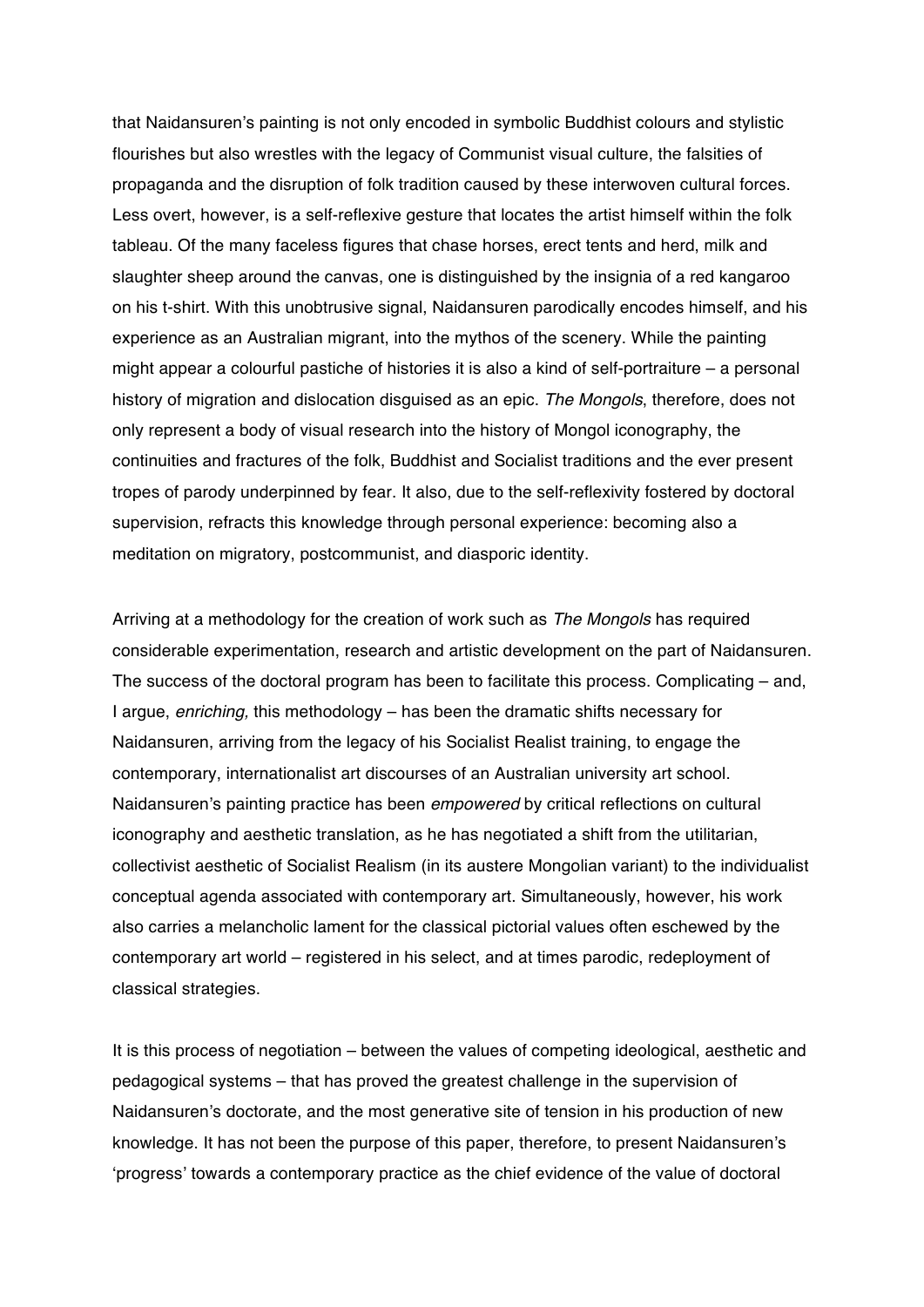study in the Visual Arts. Rather, Naidansuren's highly self-reflexive and at times deeply ambivalent adaption represents *itself* a major site of new knowledge in his doctoral research. Naidansuren's doctorate is a product of the intersection between two disparate aesthetic ideologies which, in its preservation of the tensions engendered by their encounter, offers valuable insights into both. It is this transformation – in tandem with his analysis of Mongolian iconographic history – that represents Naidansuren's doctorate's *enactment* of 'new knowledge': a knowledge that is described and also realised through a personalisation of the experience of ideology (well beyond the 'illustratation' of a thesis) in Naidansuren's creative practice.

As *The Mongols* demonstrates, it is the *self-reflexivity* instilled in Naidansuren's doctoral study that represents the condition of possibility for the production of this knowledge. Empowered to reflect critically on his liminal, diasporic status, Naidansuren is able to selfconsciously experiment with disparate visual orders, transforming his personal experience of dislocation into a *critical investigation* of the forces of at times contradictory aesthetic ideologies. In his 2004 article, Elkins is critical of what he terms the 'grounding assumption' of the Visual Arts PhD, that 'self-reflexivity is an ultimate good.' (2004: 25) In Naidansuren's practice, however, it has been the inculcation of self-reflexivity that has transformed his creative practice into a contribution to knowledge regarding the conceptual contours, stylistic idiosyncrasies and critical potential of contrasting aesthetic ideologies. Perhaps it is unsurprising then, given his belief that 'self-awareness… needs to be treated as a problematic assumption, not as a guiding principle' (2004: 25) that Elkins finds it difficult to appreciate new knowledge generated this way. Carefully constructed in an epistemology involving self-awareness, the art practice of the Visual Arts PhD can demonstrably become the site of significant new knowledge.

This paper establishes Naidansuren's approach to the PhD as an exemplar of how such study can function and offers a model that escapes the pitfalls of the 'eight configurations' offered by Elkins. Where Elkins established a 'matrix' of how to integrate two separate modes of enquiry (the 'written' and the 'creative' component), Naidansuren's PhD instead demonstrates the value of conceiving of those modes as not in fact separate. Rather than segregate the text from the creative artwork, and then further distinguish the text by its classification as 'art history', 'art criticism' or another field, the model of Naidansuren's PhD bypasses this compartmentalisation, and its attendant anxieties, by instead returning to the original premise of the PhD. Conceived in answer to a singular research question that both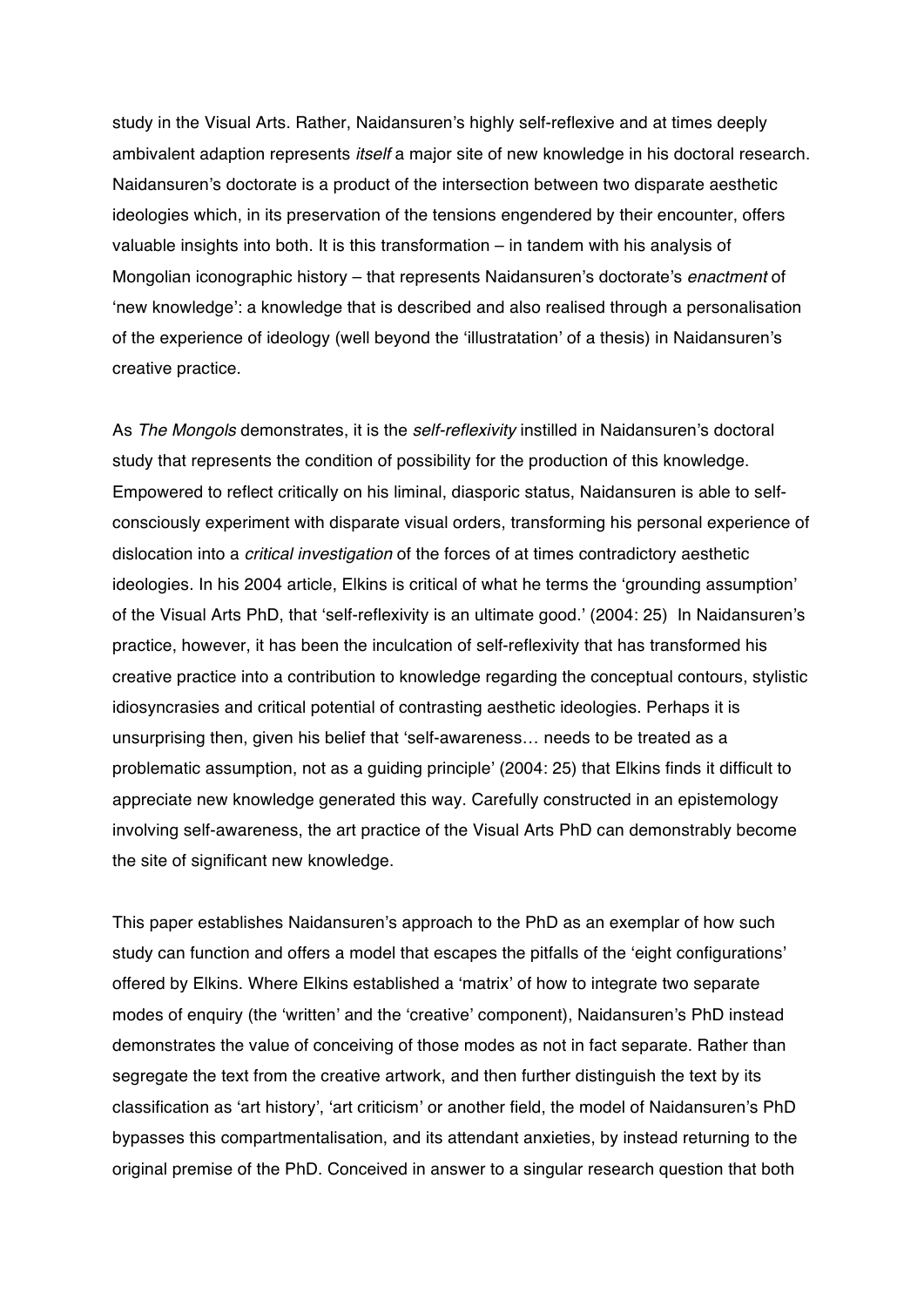conventional and creative research pursue, Naidansuren's PhD returns the degree to its singular condition as a doctorate in *philosophy* in the original sense of the term. Neither subordinated to the text nor quantified into a discrete demonstration of skills, Naidansuren's creative output is itself a philosophical enquiry, and therefore an *enactment* of new knowledge.

It is not intended that this return to philosophy be seen as a 'ninth configuration'. Instead, it appeals to the original objective of doctoral study, aware that philosophy need not be confined to words on a page. Such flexibility is not only helpful in understanding the intersections between geographically, aesthetically and pedagogically disparate paradigms – it is in fact a necessity. By combining written and visual research into a singular and singularly philosophical enquiry, and grounding creative practice in an epistemology of selfawareness, Naidansuren's contribution to knowledge represents a model for the successful construction of the Visual Arts PhD. In doing so it should repudiate reservations and assail anxieties like those of Elkins, and point towards the future for an increasingly vital mode of study.

*The author wishes to acknowledge the invaluable, informal input of Ochirbat Naidansuren.*